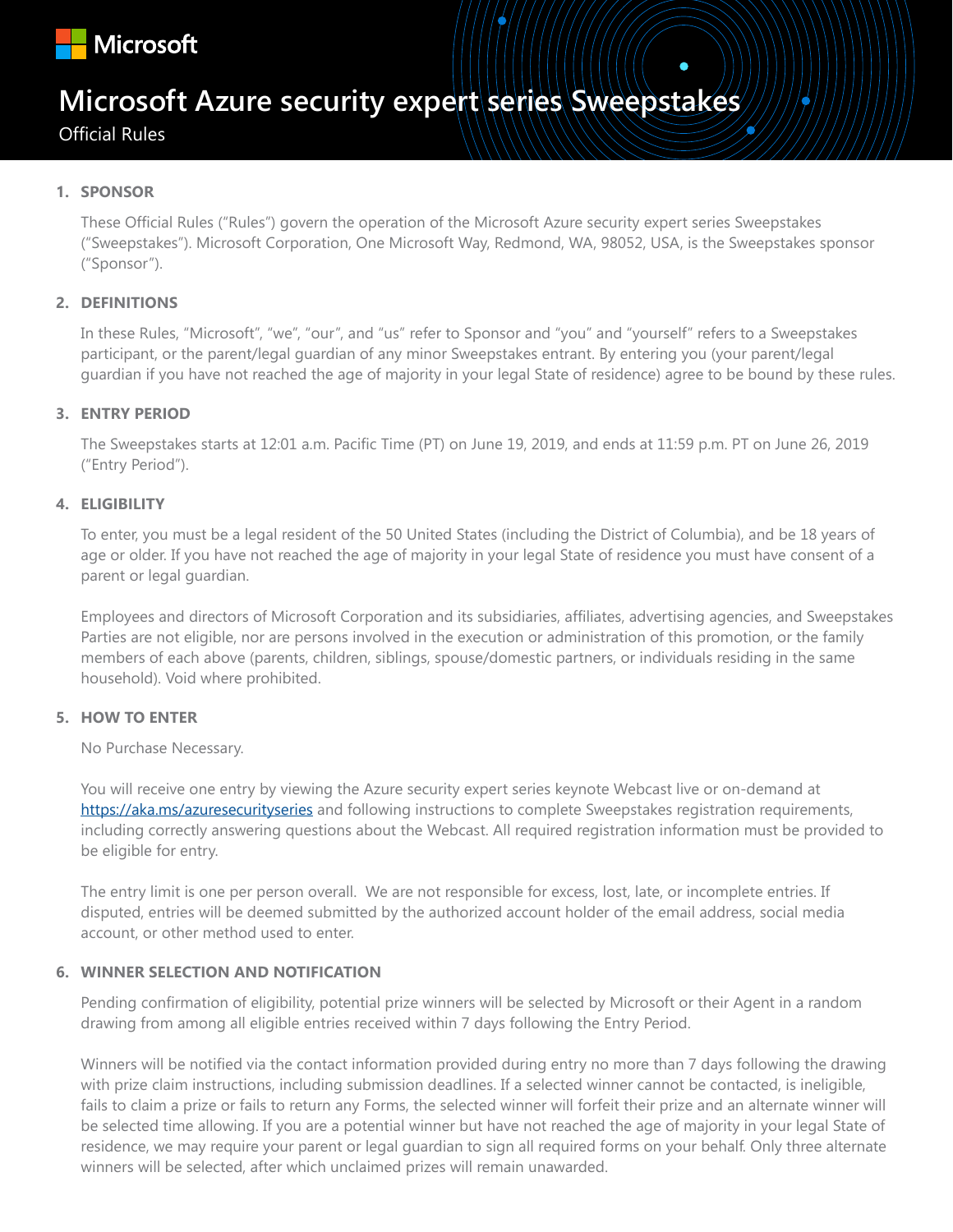Official Rules

# **7. PRIZES**

The following prizes will be awarded:

# **Fifteen (15) Grand Prizes.** Each winner will receive:

An Xbox One S console. Approximate Retail Value (ARV) each \$299.00.

The ARV of electronic prizes is subject to price fluctuations in the consumer marketplace based on, among other things, any gap in time between the date the ARV is estimated for purposes of these Official Rules and the date the prize is awarded or redeemed. We will determine the value of the prize to be the fair market value at the time of prize award.

The total Approximate Retail Value (ARV) of all prizes: **\$4,485**

We will only award one (1) prize per person during the Entry Period. No more than the stated number of prizes will be awarded. No substitution, transfer, or assignment of prize permitted, except that Microsoft reserves the right to substitute a prize of equal or greater value in the event the offered prize is unavailable. Prizes will be sent no later than 28 days after winner selection. Prize winners may be required to complete and return prize claim and / or tax forms ("Forms") within the deadline stated in the winner notification. Taxes on the prize, if any, are the sole responsibility of the winner, who is advised to seek independent counsel regarding the tax implications of accepting a prize. By accepting a prize, you agree that Microsoft may use your entry, name, image and hometown online and in print, or in any other media, in connection with this Sweepstakes without payment or compensation to you, except where prohibited by law.

# **8. ODDS**

The odds of winning are based on the number of eligible entries received.

# **9. GENERAL CONDITIONS AND RELEASE OF LIABILITY**

To the extent allowed by law, by entering you agree to release and hold harmless Microsoft and its respective parents, partners, subsidiaries, affiliates, employees and agents from any and all liability or any injury, loss or damage of any kind arising in connection with this Sweepstakes or any prize won.

All local laws apply. The decisions of Microsoft are final and binding

We reserve the right to cancel, change or suspend this Sweepstakes for any reason, including cheating, technology failure, catastrophe, war or any other unforeseen or unexpected event that affects the integrity of this Sweepstakes, whether human or mechanical. If the integrity of the Sweepstakes cannot be restored, we may select winners from among all eligible entries received before we had to cancel, change or suspend the Sweepstakes. Rules violators will be prosecuted to the full extent of the law and may be banned from participation in Microsoft Sweepstakes.

# **10. USE OF YOUR ENTRY**

Personal data you provide while entering this Sweepstakes will be used by Microsoft and/or its agents and prize fulfillers acting on Microsoft's behalf only for the administration and operation of this Sweepstakes and in accordance with the **Microsoft Privacy Statement**.

# **11. GOVERNING LAW**

This Sweepstakes will be governed by the laws of the State of Washington, and you consent to the exclusive jurisdiction and venue of the courts of the State of Washington for any disputes arising out of this Sweepstakes.